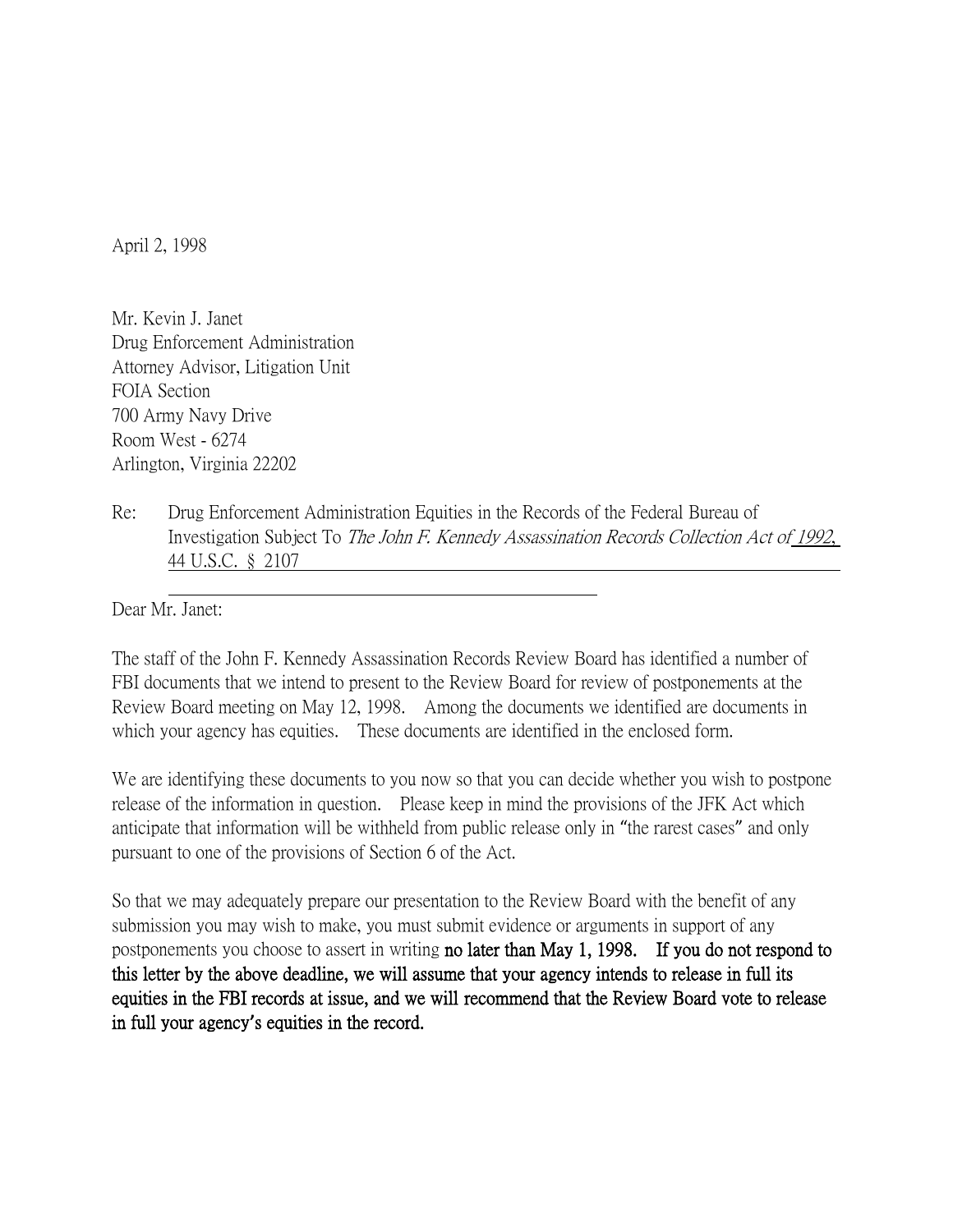Mr. Kevin J. Janet April 2, 1998 Page 2

In many of the FBI documents with third agency equities, we believe that the third agencies could, consistent with their current guidelines for JFK assassination-related information, consent to full release of the information at issue.

If you have any questions regarding the documents identified on the enclosed forms, please call Carol Keeley or Debbie Beatty of the JFK Task Force at the FBI at (202) 324-0571 or Laura Denk or Kevin Tiernan of the Review Board staff at (202) 724-0088. Thank you, in advance, for your cooperation.

Sincerely,

T. Jeremy Gunn Executive Director

Enclosure